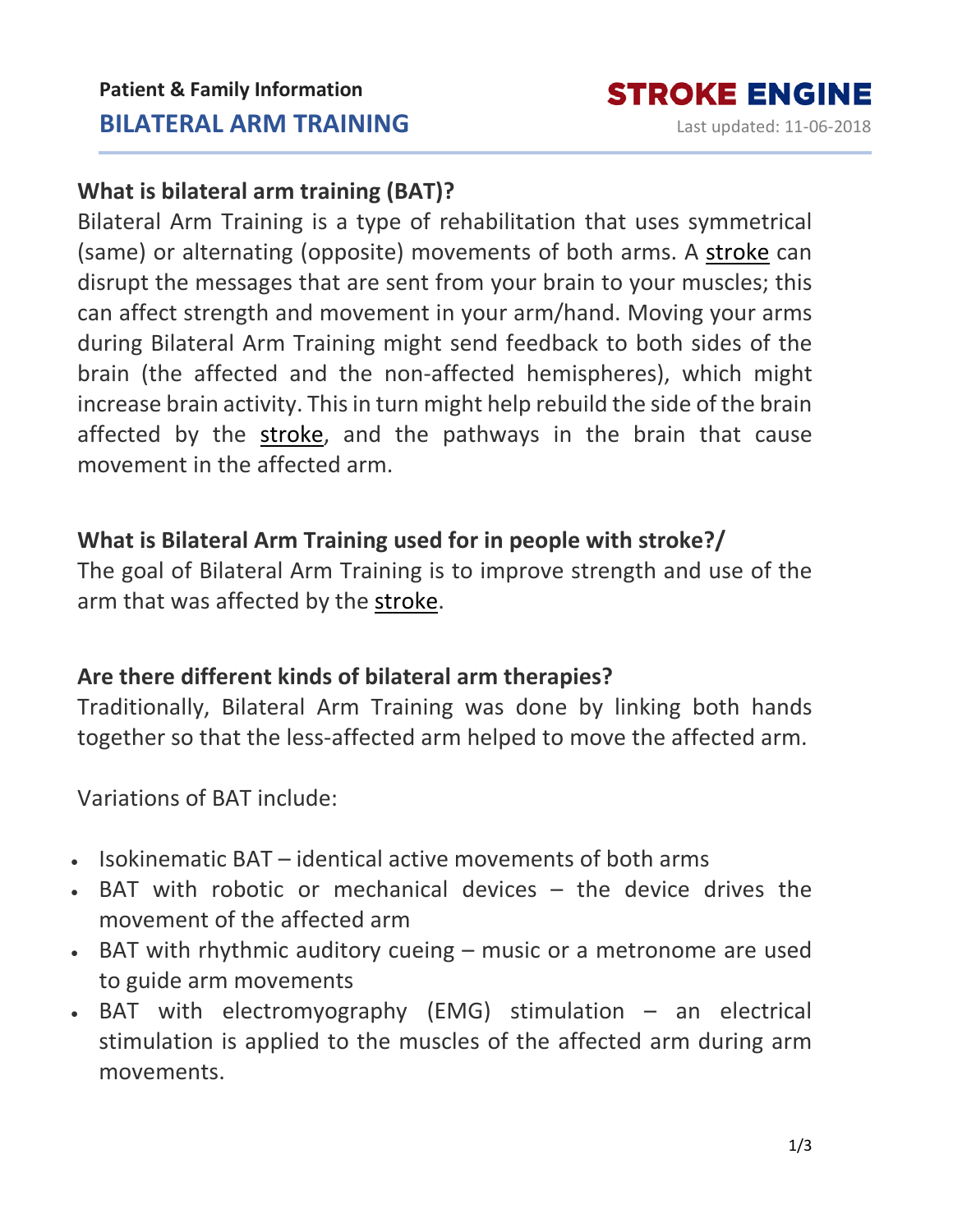## **Does Bilateral Arm Training work for stroke?**

The use of Bilateral Arm Training has been examined using [high](https://www.strokengine.ca/en/glossary/pedro-score/) quality research studies. It was shown to improve arm function in some patients after [stroke.](https://www.strokengine.ca/en/glossary/stroke/) In particular, BAT and BAT with rhythmic auditory cueing were useful for patients with chronic [stroke](https://www.strokengine.ca/en/glossary/stroke/) (more than 6 months after [stroke\)](https://www.strokengine.ca/en/glossary/stroke/) to improve movement, strength and function of the affected arm. It is important to note that results can vary from person to person.

### **What can I expect?**

During traditional Bilateral Arm Training, you will practice repetitive and intensive exercises of both arms for 1-2 hours per day, 2-5 times per week for 2 weeks or more. In addition, your [occupational](https://www.strokengine.ca/en/glossary/occupational-therapist/) therapist or [physical](https://www.strokengine.ca/en/glossary/physical-therapist/) [therapist](https://www.strokengine.ca/en/glossary/physical-therapist/) might choose other types of BAT (see above) to assist in moving and strengthening the affected arm. Your therapist will discuss with you the regime and type of BAT that is most suitable for you.

## **Who provides the treatment?**

Bilateral Arm Training is usually administered by a physical [therapist](https://www.strokengine.ca/en/glossary/physical-therapist/) or an [occupational](https://www.strokengine.ca/en/glossary/occupational-therapist/) therapist at a rehabilitation centre or at an out-patient clinic.

## **How long is the treatment period?**

Bilateral Arm Training treatment regimens vary. Sessions may range from 45 minutes to 2 hours, from 2 to 5 times per week, and for 1 to 6 weeks. On average, it is delivered for 1 hour, 3 times per week for 4 weeks.

## **Are there any side effects or risks?**

Bilateral Arm Training is usually administered by a trained health professional at a rehabilitation clinic. Your therapist will monitor your reactions to this therapy closely. It is important to report any feelings of discomfort or pain (such as pain at the shoulder of the affected arm). Your